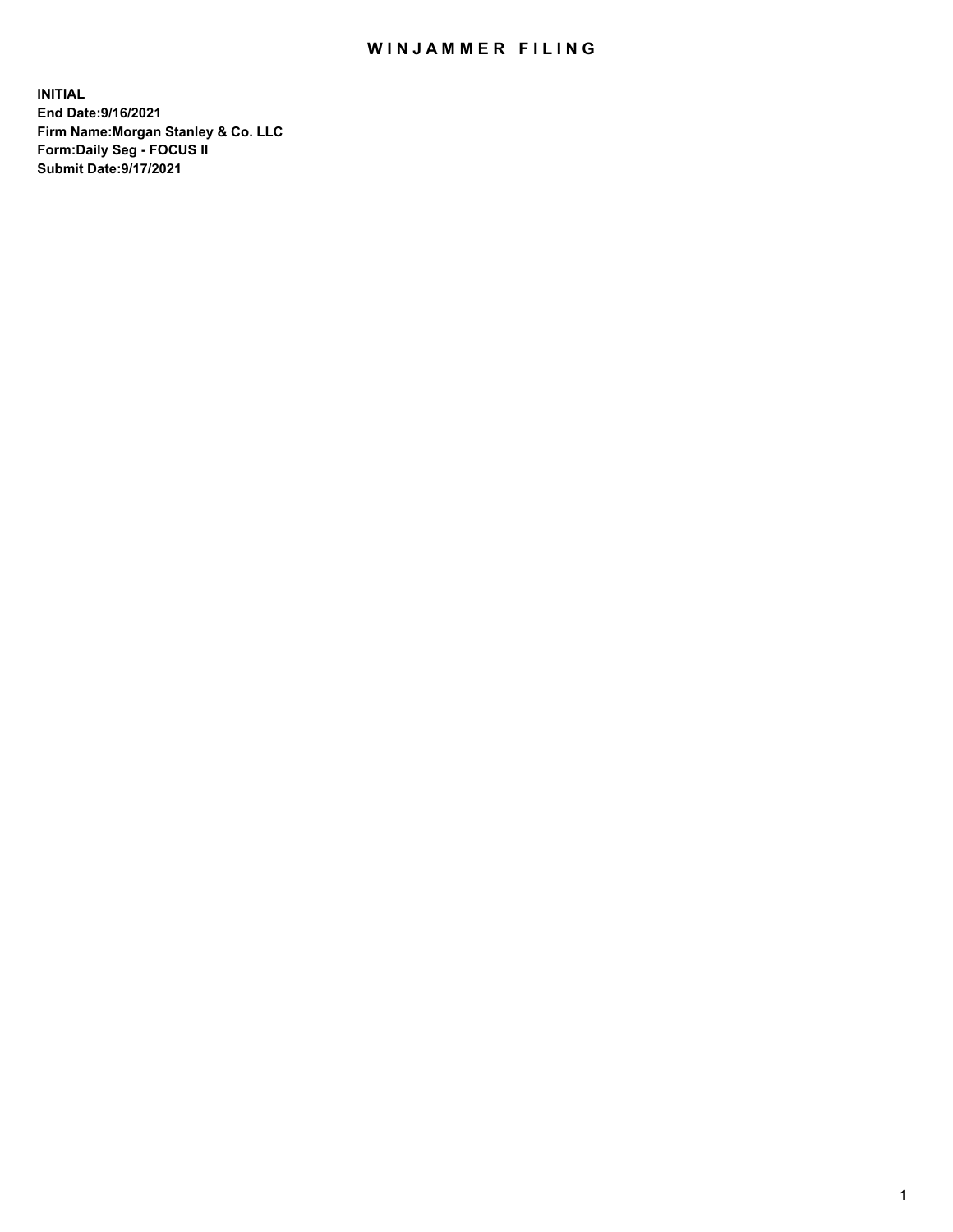**INITIAL End Date:9/16/2021 Firm Name:Morgan Stanley & Co. LLC Form:Daily Seg - FOCUS II Submit Date:9/17/2021 Daily Segregation - Cover Page**

| Name of Company                                                                                                                                                                                                                                                                                                                | <b>Morgan Stanley &amp; Co. LLC</b>                    |
|--------------------------------------------------------------------------------------------------------------------------------------------------------------------------------------------------------------------------------------------------------------------------------------------------------------------------------|--------------------------------------------------------|
| <b>Contact Name</b>                                                                                                                                                                                                                                                                                                            | <b>Ikram Shah</b>                                      |
| <b>Contact Phone Number</b>                                                                                                                                                                                                                                                                                                    | 212-276-0963                                           |
| <b>Contact Email Address</b>                                                                                                                                                                                                                                                                                                   | Ikram.shah@morganstanley.com                           |
| FCM's Customer Segregated Funds Residual Interest Target (choose one):<br>a. Minimum dollar amount: ; or<br>b. Minimum percentage of customer segregated funds required:% ; or<br>c. Dollar amount range between: and; or<br>d. Percentage range of customer segregated funds required between:% and%.                         | 235,000,000<br><u>0</u><br><u>0 0</u><br>0 Q           |
| FCM's Customer Secured Amount Funds Residual Interest Target (choose one):<br>a. Minimum dollar amount: ; or<br>b. Minimum percentage of customer secured funds required:%; or<br>c. Dollar amount range between: and; or<br>d. Percentage range of customer secured funds required between: % and %.                          | 140,000,000<br><u>0</u><br><u>00</u><br>0 <sub>0</sub> |
| FCM's Cleared Swaps Customer Collateral Residual Interest Target (choose one):<br>a. Minimum dollar amount: ; or<br>b. Minimum percentage of cleared swaps customer collateral required:% ; or<br>c. Dollar amount range between: and; or<br>d. Percentage range of cleared swaps customer collateral required between:% and%. | 92,000,000<br><u>0</u><br><u>00</u><br>00              |

Attach supporting documents CH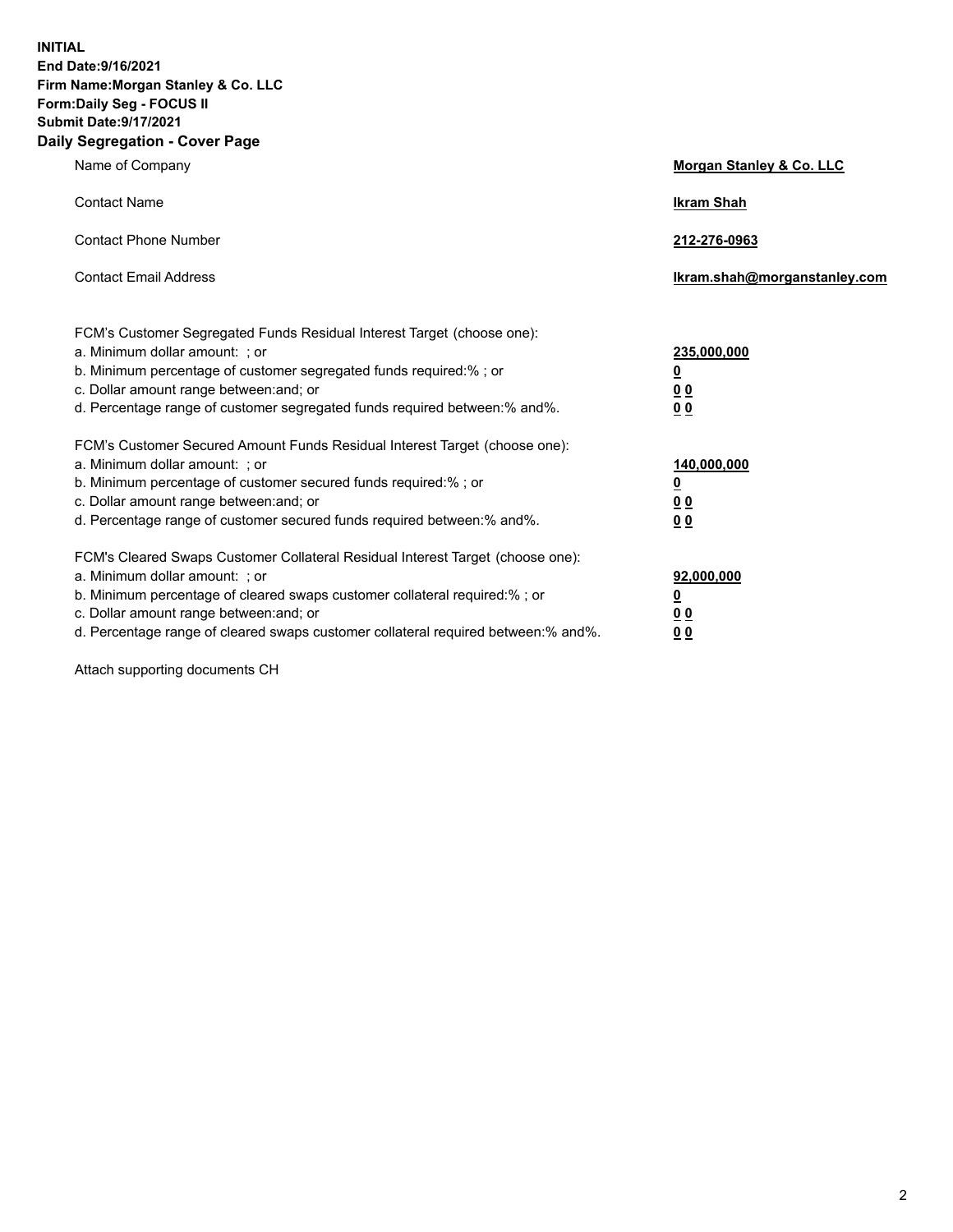## **INITIAL End Date:9/16/2021 Firm Name:Morgan Stanley & Co. LLC Form:Daily Seg - FOCUS II Submit Date:9/17/2021**

## **Daily Segregation - Secured Amounts**

Foreign Futures and Foreign Options Secured Amounts Amount required to be set aside pursuant to law, rule or regulation of a foreign government or a rule of a self-regulatory organization authorized thereunder 1. Net ledger balance - Foreign Futures and Foreign Option Trading - All Customers A. Cash **4,927,615,764** [7315] B. Securities (at market) **1,956,202,531** [7317] 2. Net unrealized profit (loss) in open futures contracts traded on a foreign board of trade **818,277,201** [7325] 3. Exchange traded options a. Market value of open option contracts purchased on a foreign board of trade **75,826,531** [7335] b. Market value of open contracts granted (sold) on a foreign board of trade **-38,207,714** [7337] 4. Net equity (deficit) (add lines 1. 2. and 3.) **7,739,714,313** [7345] 5. Account liquidating to a deficit and account with a debit balances - gross amount **28,125,521** [7351] Less: amount offset by customer owned securities **-26,809,803** [7352] **1,315,718** 6. Amount required to be set aside as the secured amount - Net Liquidating Equity Method (add lines 4 and 5) 7. Greater of amount required to be set aside pursuant to foreign jurisdiction (above) or line 6. FUNDS DEPOSITED IN SEPARATE REGULATION 30.7 ACCOUNTS 1. Cash in banks A. Banks located in the United States **253,677,885** [7500] B. Other banks qualified under Regulation 30.7 **523,092,822** [7520] **776,770,707** 2. Securities A. In safekeeping with banks located in the United States **605,405,568** [7540] B. In safekeeping with other banks qualified under Regulation 30.7 **63,249,113** [7560] **668,654,681** 3. Equities with registered futures commission merchants A. Cash **13,948,118** [7580] B. Securities **0** [7590] C. Unrealized gain (loss) on open futures contracts **-18,718** [7600] D. Value of long option contracts **0** [7610] E. Value of short option contracts **0** [7615] **13,929,400** [7620] 4. Amounts held by clearing organizations of foreign boards of trade A. Cash **0** [7640] B. Securities **0** [7650] C. Amount due to (from) clearing organization - daily variation **0** [7660] D. Value of long option contracts **0** [7670] E. Value of short option contracts **0** [7675] **0** [7680] 5. Amounts held by members of foreign boards of trade A. Cash **4,400,928,178** [7700] B. Securities **1,287,547,850** [7710] C. Unrealized gain (loss) on open futures contracts **818,295,919** [7720] D. Value of long option contracts **75,826,531** [7730]

- 
- 6. Amounts with other depositories designated by a foreign board of trade **0** [7760]
- 7. Segregated funds on hand **0** [7765]
- 8. Total funds in separate section 30.7 accounts **8,003,745,552** [7770]
- 9. Excess (deficiency) Set Aside for Secured Amount (subtract line 7 Secured Statement Page 1 from Line 8)
- 10. Management Target Amount for Excess funds in separate section 30.7 accounts **140,000,000** [7780]
- 11. Excess (deficiency) funds in separate 30.7 accounts over (under) Management Target **122,715,521** [7785]

**0** [7305]

[7354] **7,741,030,031** [7355]

**7,741,030,031** [7360]

[7530]

[7570]

 E. Value of short option contracts **-38,207,714** [7735] **6,544,390,764** [7740] **262,715,521** [7380]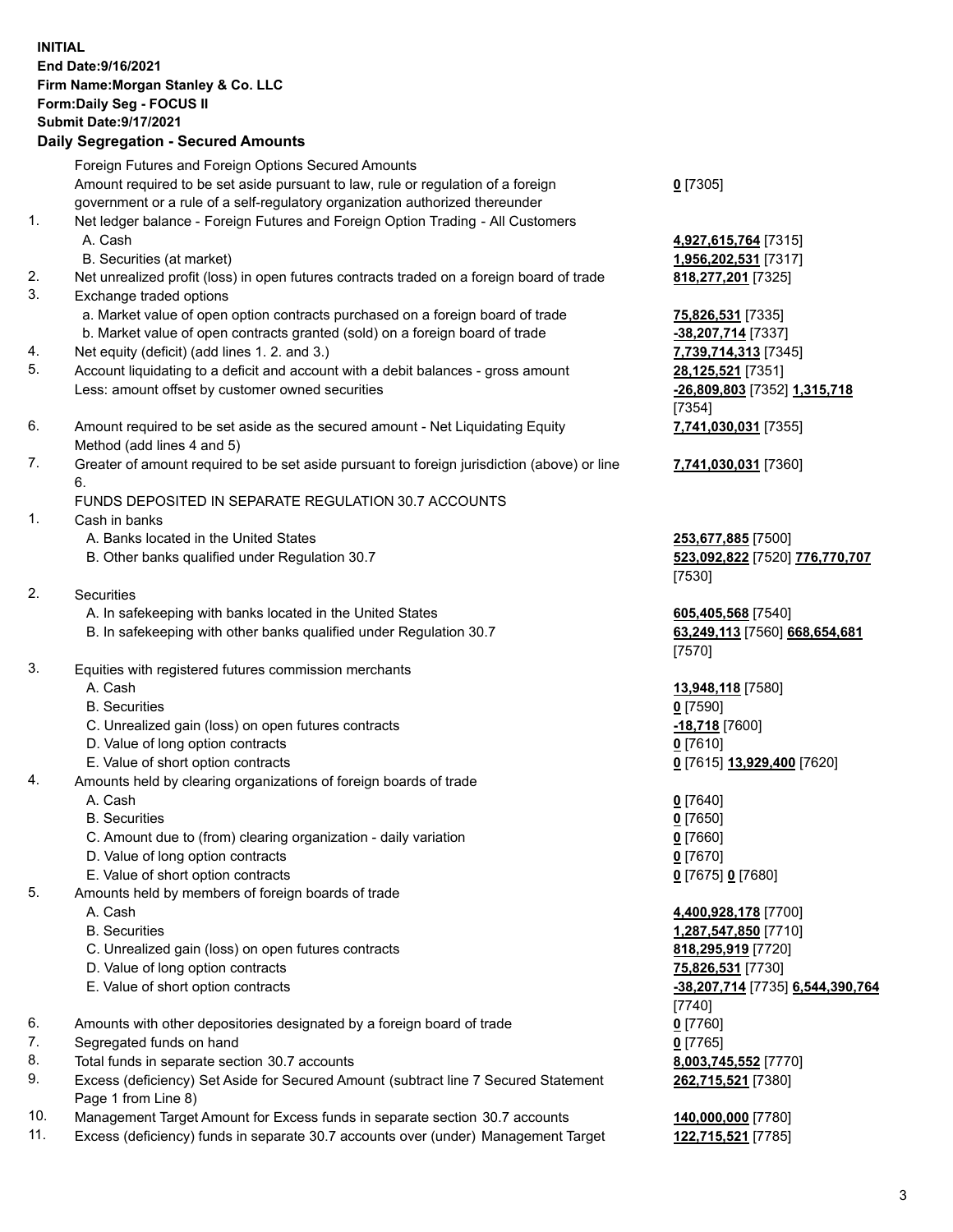**INITIAL End Date:9/16/2021 Firm Name:Morgan Stanley & Co. LLC Form:Daily Seg - FOCUS II Submit Date:9/17/2021 Daily Segregation - Segregation Statement** SEGREGATION REQUIREMENTS(Section 4d(2) of the CEAct) 1. Net ledger balance A. Cash **17,066,490,728** [7010] B. Securities (at market) **7,429,661,909** [7020] 2. Net unrealized profit (loss) in open futures contracts traded on a contract market **730,012,381** [7030] 3. Exchange traded options A. Add market value of open option contracts purchased on a contract market **1,597,453,472** [7032] B. Deduct market value of open option contracts granted (sold) on a contract market **-1,274,195,234** [7033] 4. Net equity (deficit) (add lines 1, 2 and 3) **25,549,423,256** [7040] 5. Accounts liquidating to a deficit and accounts with debit balances - gross amount **262,488,459** [7045] Less: amount offset by customer securities **-261,094,481** [7047] **1,393,978** [7050] 6. Amount required to be segregated (add lines 4 and 5) **25,550,817,234** [7060] FUNDS IN SEGREGATED ACCOUNTS 7. Deposited in segregated funds bank accounts A. Cash **2,476,266,296** [7070] B. Securities representing investments of customers' funds (at market) **0** [7080] C. Securities held for particular customers or option customers in lieu of cash (at market) **2,644,695,872** [7090] 8. Margins on deposit with derivatives clearing organizations of contract markets A. Cash **15,575,189,236** [7100] B. Securities representing investments of customers' funds (at market) **0** [7110] C. Securities held for particular customers or option customers in lieu of cash (at market) **4,637,308,742** [7120] 9. Net settlement from (to) derivatives clearing organizations of contract markets **126,145,168** [7130] 10. Exchange traded options A. Value of open long option contracts **1,597,453,472** [7132] B. Value of open short option contracts **-1,274,195,234** [7133] 11. Net equities with other FCMs A. Net liquidating equity **7,720,167** [7140] B. Securities representing investments of customers' funds (at market) **0** [7160] C. Securities held for particular customers or option customers in lieu of cash (at market) **0** [7170] 12. Segregated funds on hand **147,657,295** [7150] 13. Total amount in segregation (add lines 7 through 12) **25,938,241,014** [7180] 14. Excess (deficiency) funds in segregation (subtract line 6 from line 13) **387,423,780** [7190] 15. Management Target Amount for Excess funds in segregation **235,000,000** [7194]

16. Excess (deficiency) funds in segregation over (under) Management Target Amount Excess

**152,423,780** [7198]